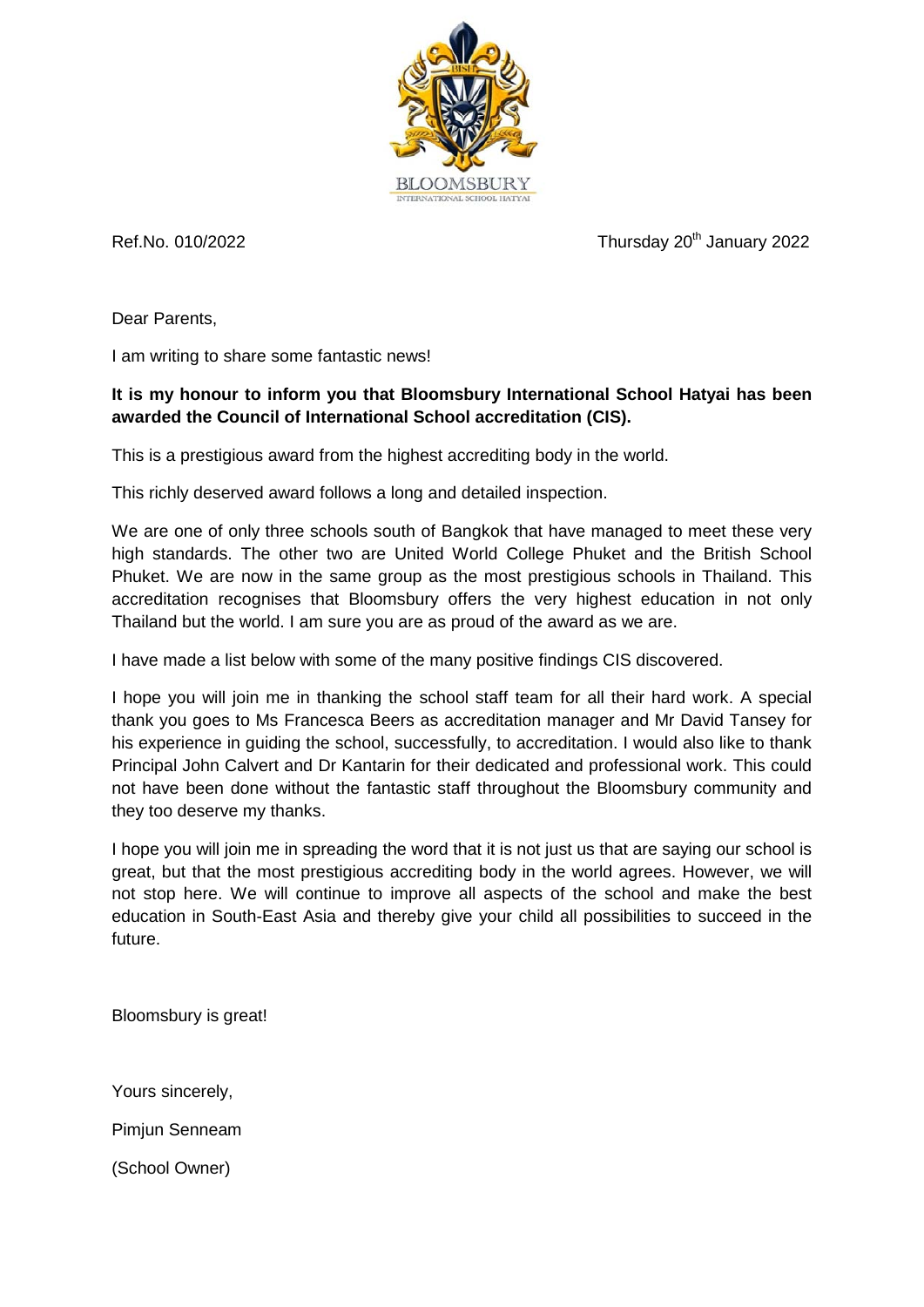## **Key Findings from CIS**

- The school environment is characterised by openness, fairness, trust, and mutual respect to support student learning. The school listens to students' views and develops their agency, compassion, environmental stewardship, and leadership capabilities.
- Observations of learning throughout the evaluation team visit showed strong learning-focused relationships between teachers and students, and the small class sizes facilitate a significant amount of individual support, which enable personalised learning.
- The school has clearly documented and effectively implemented policies and procedures relating to child safeguarding to protect and promote the well-being of all enrolled students…These exceed, where necessary, local regulatory requirements.
- The interactions between adults and students observed during the visit were respectful and supported the behaviours outlined in the guiding statements. The evaluation team could see how the school was nurturing a culture of care and delivering on many of the promises made in the guiding statements.
- The (primary) teachers for providing opportunities for students to develop international and intercultural understanding in activities inside and outside of the classroom.
- The senior leadership team are commended for supporting staff with curriculum change based on their understanding of the students to improve their learning.
- Global citizenship, intercultural learning, and digital citizenship are intentionally planned for within the secondary curriculum to ensure students are well prepared for life beyond school.
- The Thai department is commended for supporting students in their mother tongue and culture.
- The vice-principal and head of secondary are commended for encouraging and supporting curriculum initiatives based on research and evidence in order to support learning.
- The secondary teachers were commended for creating positive, safe learning environments that allow students to develop socially and emotionally.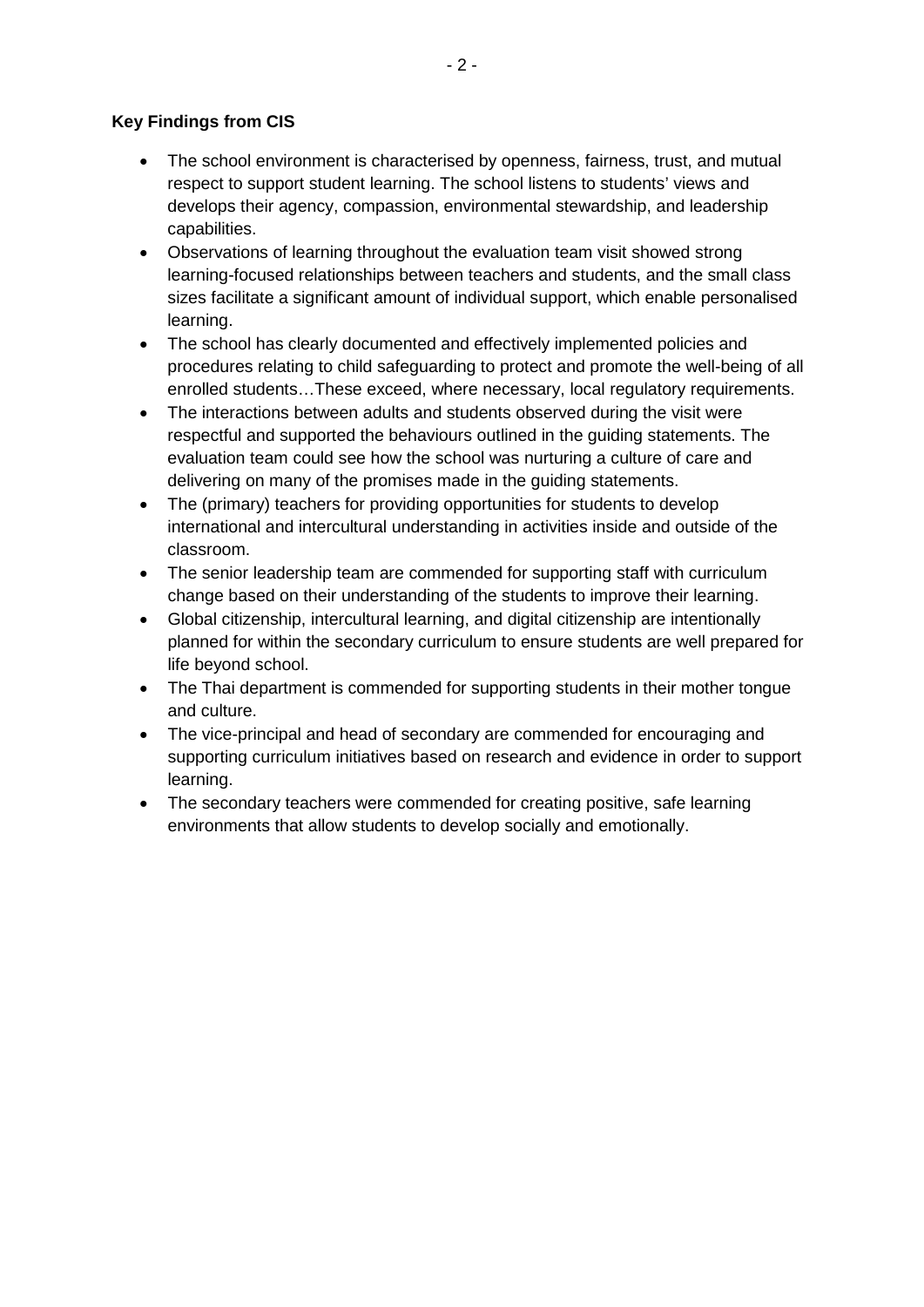

ที่ บร.(BISH) 000/๒๕๖๕

โรงเรียนนานาชาติบลูมส์เบอรี่ - หาดใหญ่ ๒๑๑๙ หมู่ที่๖ ถนนสนามบิน – ลพบุรีราเมศวร์ ตำบลควนลัง อำเภอหาดใหญ่ จังหวัดสงขลา லை

๒๐ มกราคม ๒๕๖๕

เรื่อง ข่าวยินดีจาก CIS

เรียน ผู้ปกครอง

โรงเรียนฯ ขอแจ้งข่าวที่น่ายินดีเป็นอย่างยิ่ง

โรงเรียนฯ เป็นเกียรติที่ประกาศให้ผู้ปกครองทราบว่า โรงเรียนนานาชาติบลูมส์เบอรี่–หาดใหญ่ได้รับ การรับรองมาตรฐานจาก CIS

รางวัลอันทรงเกียรติจากองค์กรรับรองคุณภาพสูงสุดในโลก

รางวัลที่คู่ควรนี้ เกิดจากผลการตรวจสอบอย่างยาวนาน และอย่างละเอียด

โรงเรียนฯ คือ หนึ่งในสาม ของโรงเรียนทั้งหมดในภาคใต้ บรรลุมาตรฐานระดับสูงนี้ ทั้งนี้ โรงเรียนอีกสอง แห่งที่กล่าวถึง คือ โรงเรียนนานาชาติ UWC ภูเก็ต และโรงเรียนนานาชาติบริติชภูเก็ต ปัจจุบัน โรงเรียนฯ อยู่ใน กลุ่มเดียวกับโรงเรียนที่ได้รับการยอมรับสูงสุดในประเทศไทย การรับรองครั้งนี้ตระหนักได้ว่า โรงเรียนนานาชาติบลูมส์เบอรี่ – หาดใหญ่ มอบระดับการศึกษาสูงสุดไม่เพียงแต่ในประเทศไทยเท่านั้น แต่เป็น ทั่วโลก โรงเรียนฯ มั่นใจว่า ผู้ปกครองปิติยินดีกับรางวัลที่สะท้อนถึงคุณภาพของโรงเรียนฯ

โรงเรียนฯ จัดทำรายการหน้าถัดไป พร้อมข้อค้นพบเชิงบวกมากมายจากการประเมินผล CIS

โรงเรียนฯ หวังเป็นอย่างยิ่งว่า ผู้ปกครองร่วมแสดงความยินดีกับบุคลากรโรงเรียนฯ ทั้งหมดสำหรับความ ทุ่มเท ที่สำคัญ ขอขอบคุณคุณฟรานเชสก้า เบียร์ส ในฐานะผู้จัดการการรับรองคุณภาพ และขอขอบคุณ คุณเดวิด แทนซี่ สำหรับการใช้ประสบการณ์ชี้นำโรงเรียนฯ จนไปสู่ความสำเร็จในการได้รับการรับรองมาตรฐาน โรงเรียนฯ ขอขอบคุณครูใหญ่ คุณจอห์น คาลเวิร์ท และผู้ช่วยศาสตราจารย์ ดร. กันทริน รักษ์สาคร สำหรับความทุ่มเทและ การทำงานแบบมืออาชีพ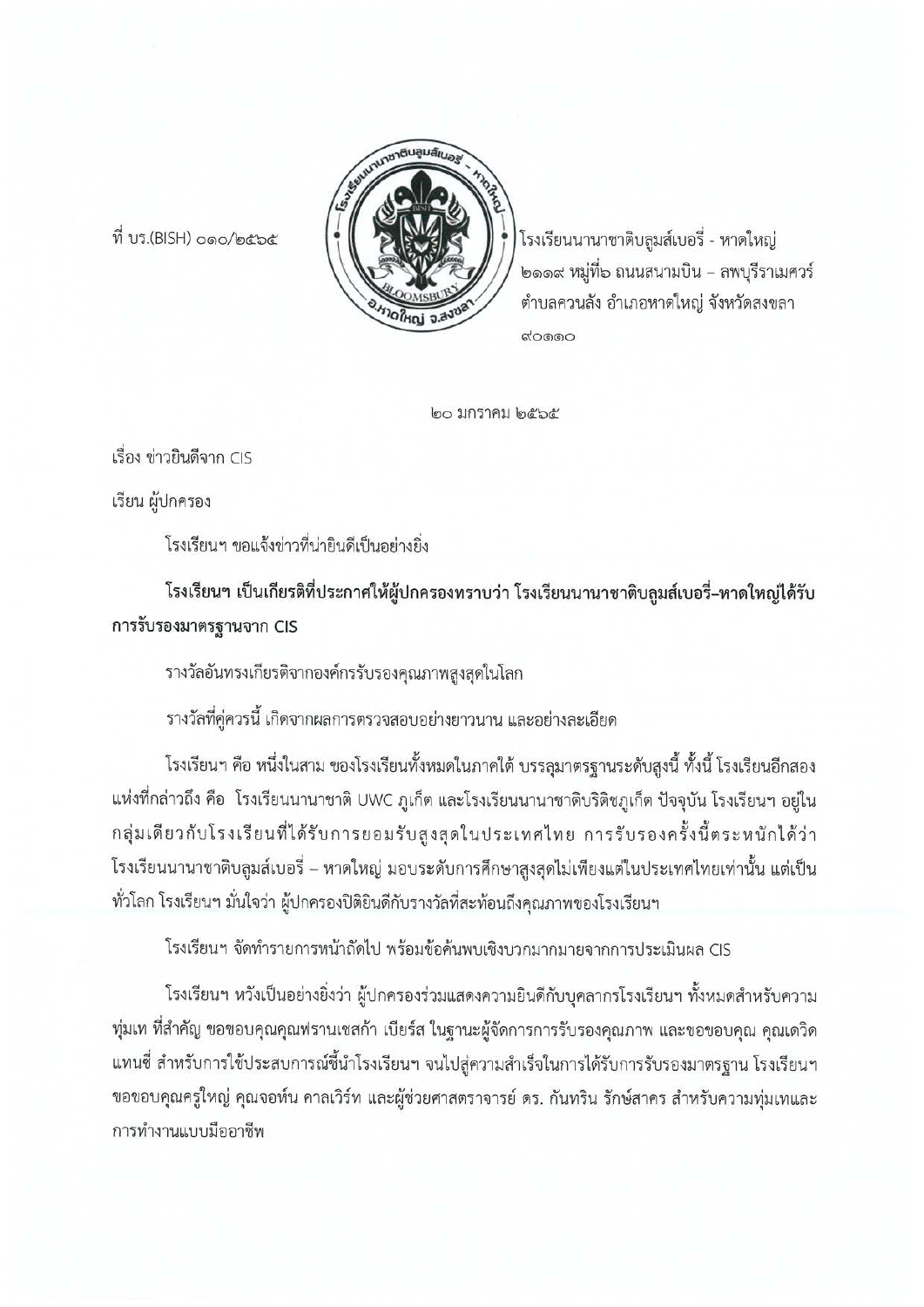รางวัลนี้ไม่สามารถเกิดขึ้นได้ หากปราศจากบุคลากรโรงเรียนฯ ที่ยอดเยี่ยมทุกท่าน และทุกท่านสมควร ได้รับเกินกว่าคำว่าขอบคุณจากดิฉัน

โรงเรียนฯ หวังเป็นอย่างยิ่งว่า ผู้ปกครองร่วมประชาสัมพันธ์ ไม่เพียงแต่โรงเรียนฯ ที่กล่าวว่าโรงเรียนฯ ของเราดีเยี่ยม แต่ยังได้รับการยอมรับจากองค์กรรับรองคุณภาพที่มีชื่อเสียงที่สุดในโลก อย่างไรก็ตาม โรงเรียนฯ ไม่หยุดเพียงเท่านี้ โรงเรียนฯ จะพัฒนาอย่างต่อเนื่องในทุก ๆ ด้าน และผลิตการศึกษาที่ดีที่สุดใน เอเซียตะวันออก เฉียงใต้ และด้วยเหตุนี้ ส่งผลให้บุตรหลานของท่านได้รับโอกาสทั้งหมด เพื่อประสบความสำเร็จในอนาคต

> ขอแสดงความนับถือ พิมพ์จันทร์ เสนเนียม (ผู้รับใบอนุญาต)